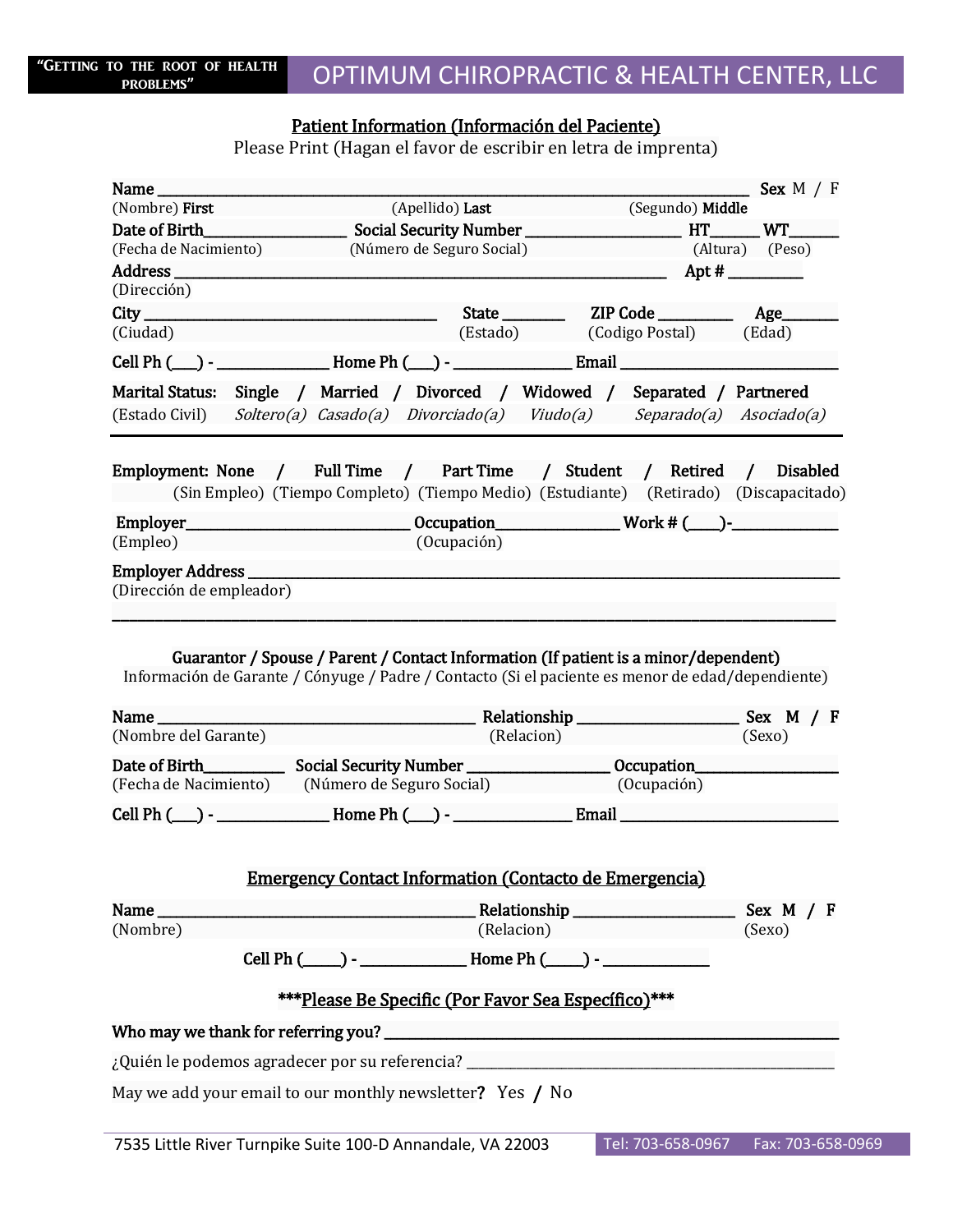### Health Insurance Information (Información del Seguro Médico)

| (Compañía Aseguradora) (Número de Proveedores)                                                                                                                                                                                 |                                                                                                        |  |  |  |
|--------------------------------------------------------------------------------------------------------------------------------------------------------------------------------------------------------------------------------|--------------------------------------------------------------------------------------------------------|--|--|--|
|                                                                                                                                                                                                                                | Insured Name<br>(Nombre del asegurado) Bate of Birth Background (Fecha de Nacimiento)                  |  |  |  |
| (Dirección)                                                                                                                                                                                                                    |                                                                                                        |  |  |  |
| (Ciudad) and the contract of the contract of the contract of the contract of the contract of the contract of the contract of the contract of the contract of the contract of the contract of the contract of the contract of t | State ZIP Code<br>(Estado) (Codigo Postal)                                                             |  |  |  |
| (ID Miembro)                                                                                                                                                                                                                   | (Número de Grupo) (Empleador)                                                                          |  |  |  |
| (Office Use Only)                                                                                                                                                                                                              | (Uso de la Oficina Solamente)                                                                          |  |  |  |
|                                                                                                                                                                                                                                |                                                                                                        |  |  |  |
|                                                                                                                                                                                                                                | Chiropractic Benefits? Yes / No Percentage ________% Number of Visits Allowed ________                 |  |  |  |
|                                                                                                                                                                                                                                | Deductible? Yes / No Amount? \$____________/\$_________met Co-Pay? Yes / No Amount? \$________________ |  |  |  |
|                                                                                                                                                                                                                                | Waiting Period ____________ Referral Needed ____________ Authorization Needed _________                |  |  |  |
|                                                                                                                                                                                                                                | <b>Benefit Levels</b>                                                                                  |  |  |  |
|                                                                                                                                                                                                                                |                                                                                                        |  |  |  |
|                                                                                                                                                                                                                                |                                                                                                        |  |  |  |
|                                                                                                                                                                                                                                |                                                                                                        |  |  |  |
|                                                                                                                                                                                                                                |                                                                                                        |  |  |  |
|                                                                                                                                                                                                                                |                                                                                                        |  |  |  |
|                                                                                                                                                                                                                                |                                                                                                        |  |  |  |
|                                                                                                                                                                                                                                |                                                                                                        |  |  |  |
|                                                                                                                                                                                                                                |                                                                                                        |  |  |  |

ADDITIONAL NOTES: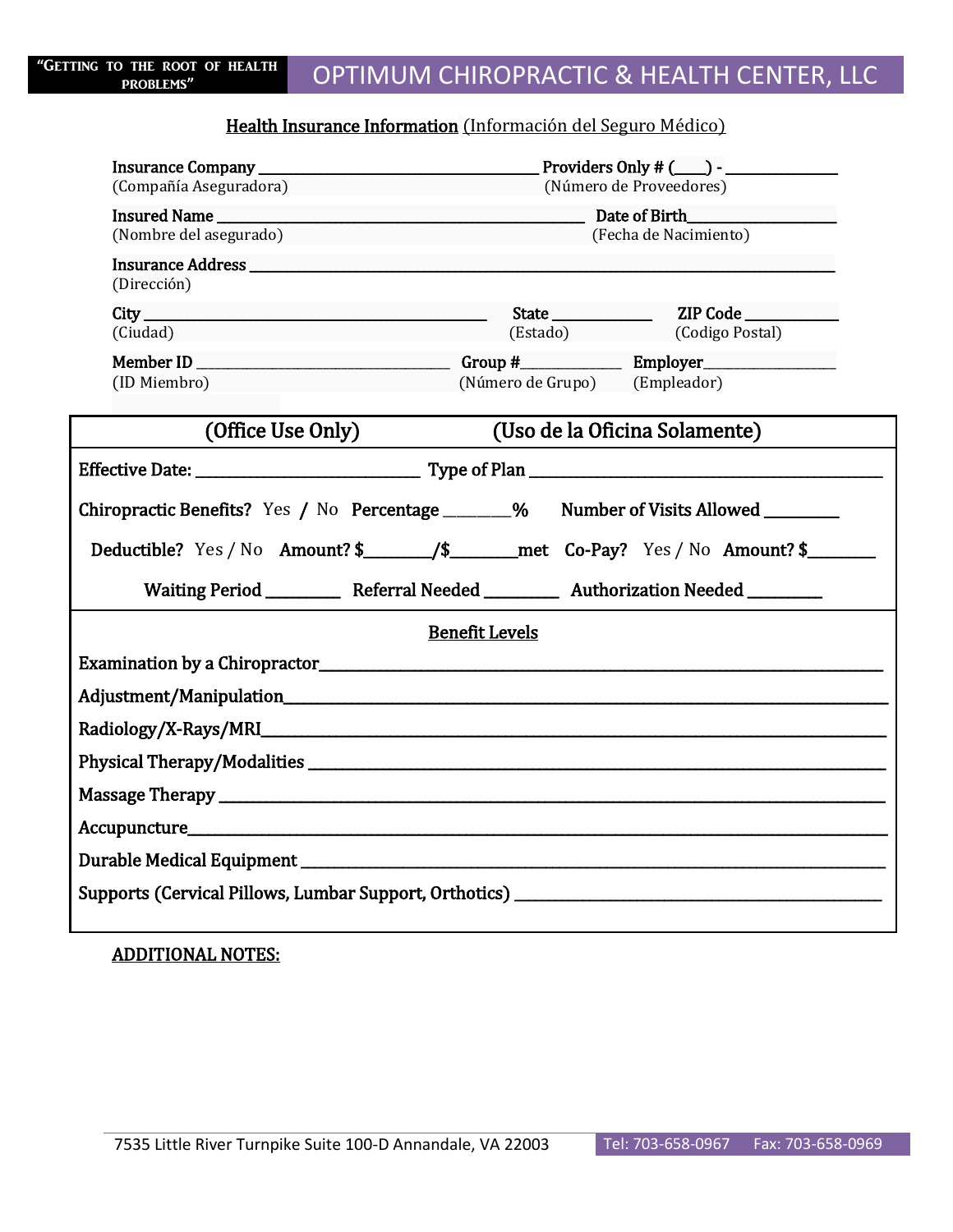### Vehicle Accident Information / Injury Information

(Información del Vehículo / Información de Lesion)

\*Please be detailed with your answers, this sheet will be forwarded to your attorney/insurance company\* (\*Por favor, sea detallado con sus respuestas, esta hoja se enviará a su abogado/compañía de seguros\*)

### Automobile Insurance Information

| Your Car Insurance                                                                                  | Phone $(\_\_)$ - $\_\_$                                                                       |                                                                                                                      |  |  |
|-----------------------------------------------------------------------------------------------------|-----------------------------------------------------------------------------------------------|----------------------------------------------------------------------------------------------------------------------|--|--|
| (Nombre de su seguro de auto)                                                                       | (Teléfono)                                                                                    |                                                                                                                      |  |  |
|                                                                                                     |                                                                                               | Do you have Med-Pay (Medical Payment Coverage) or PIP (Personal Injury Protection)? Yes / No                         |  |  |
|                                                                                                     | ¿Tiene Med-Pay (La cobertura de pagos médicos) o PIP (Protección contra lesiones personales)? |                                                                                                                      |  |  |
| Policy Number_                                                                                      |                                                                                               | If so, how much? \$                                                                                                  |  |  |
| (Número de póliza)                                                                                  | (Número de Reclamación)                                                                       | (Si es así, ¿cuánto?)                                                                                                |  |  |
| <b>Attorney Name_</b>                                                                               |                                                                                               | Phone (_____) - _________                                                                                            |  |  |
| (Nombre de su abogado)                                                                              |                                                                                               | (Teléfono)                                                                                                           |  |  |
| (Información del otro conductor)                                                                    |                                                                                               |                                                                                                                      |  |  |
|                                                                                                     |                                                                                               |                                                                                                                      |  |  |
| (Su compañía de seguros)                                                                            |                                                                                               | (Teléfono)                                                                                                           |  |  |
|                                                                                                     |                                                                                               |                                                                                                                      |  |  |
| (Número de póliza)                                                                                  | (Número de Reclamación)                                                                       |                                                                                                                      |  |  |
|                                                                                                     |                                                                                               |                                                                                                                      |  |  |
|                                                                                                     |                                                                                               |                                                                                                                      |  |  |
| (Información del otro conductor)                                                                    |                                                                                               |                                                                                                                      |  |  |
|                                                                                                     |                                                                                               | Phone $(\_\_)$ - $\_\_$                                                                                              |  |  |
| (Su compañía de seguros)                                                                            |                                                                                               | (Teléfono)                                                                                                           |  |  |
|                                                                                                     |                                                                                               |                                                                                                                      |  |  |
| (Número de póliza)                                                                                  | (Número de Reclamación)                                                                       |                                                                                                                      |  |  |
|                                                                                                     |                                                                                               |                                                                                                                      |  |  |
|                                                                                                     |                                                                                               | .: Please remember to fill in your health insurance information if you were involved in a car accident:.             |  |  |
|                                                                                                     |                                                                                               | Por favor, no olvide rellenar la información de su seguro de salud si usted estuvo involucrado en accidente de coche |  |  |
|                                                                                                     | Accident Information (Información sobre accidente)                                            |                                                                                                                      |  |  |
|                                                                                                     |                                                                                               |                                                                                                                      |  |  |
| Patient Name                                                                                        | Date of Accident                                                                              | <b>Time of Accident</b><br>AM/PM                                                                                     |  |  |
| <b>Driver</b><br>Were you the:                                                                      | <b>Front Passenger</b>                                                                        | <b>Rear Passenger</b><br>Pedestrian                                                                                  |  |  |
|                                                                                                     |                                                                                               |                                                                                                                      |  |  |
| ¿Usted era él: Conductor                                                                            | Pasajero Delantero                                                                            | Pasajero Trasero<br>Peatonal                                                                                         |  |  |
|                                                                                                     |                                                                                               |                                                                                                                      |  |  |
| Describe the accident in your own words: (Por favor describa el accidente en sus propias palabras:) |                                                                                               |                                                                                                                      |  |  |
|                                                                                                     |                                                                                               |                                                                                                                      |  |  |
|                                                                                                     |                                                                                               |                                                                                                                      |  |  |
|                                                                                                     |                                                                                               |                                                                                                                      |  |  |
|                                                                                                     |                                                                                               |                                                                                                                      |  |  |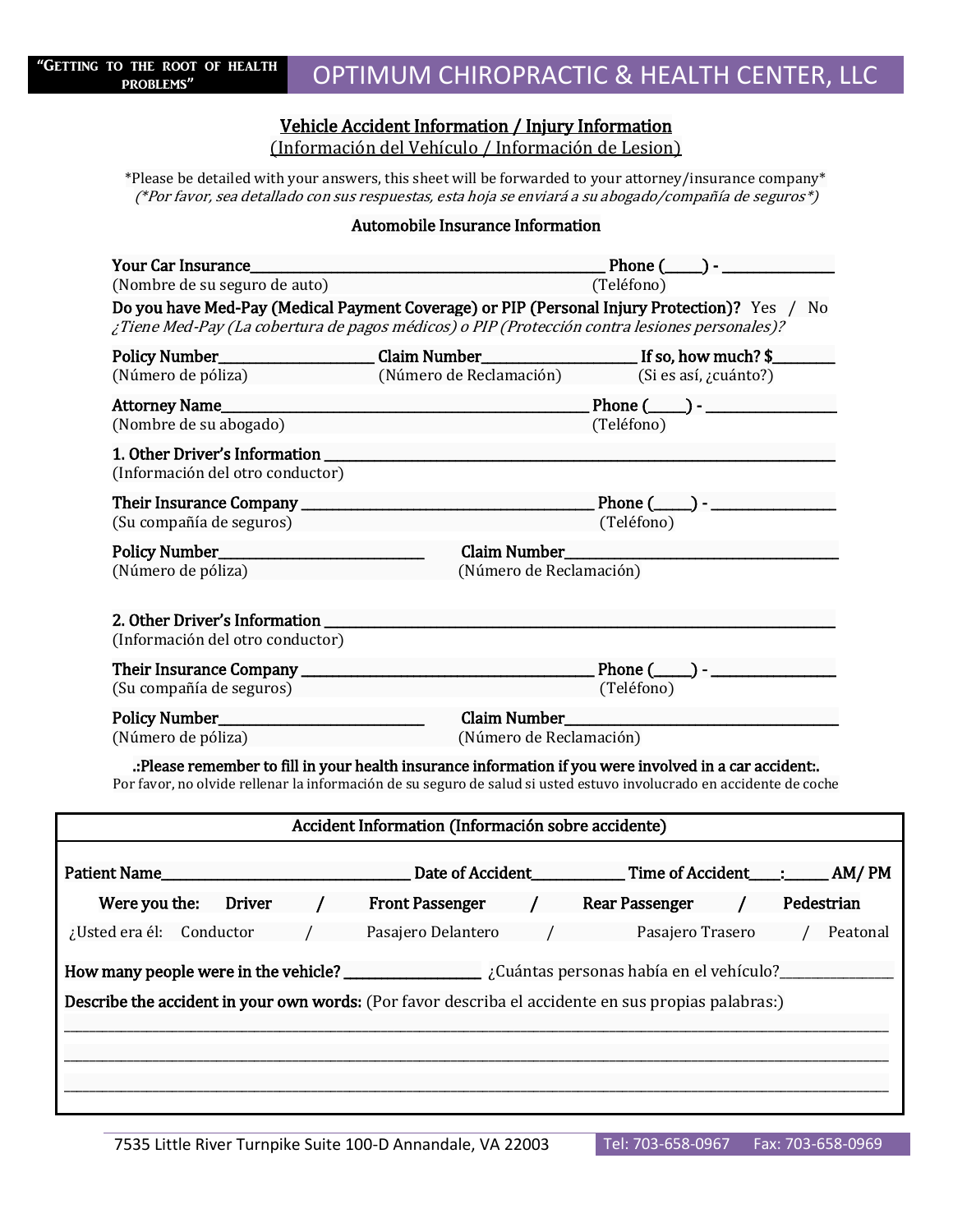## OPTIMUM CHIROPRACTIC & HEALTH CENTER, LLC

| PROBLEMS                                                                                                             |                                                                                                                        |  |  |
|----------------------------------------------------------------------------------------------------------------------|------------------------------------------------------------------------------------------------------------------------|--|--|
| Accident Site (Lugar del accidente)                                                                                  |                                                                                                                        |  |  |
| Road/Street Name<br>(Carretera/Nombre de Calle)                                                                      | City/State<br>(Ciudad/Estado)                                                                                          |  |  |
| <b>Driving Conditions:</b>                                                                                           |                                                                                                                        |  |  |
| Condiciones mientras manejaba: Seco /<br>Mojado                                                                      | Hielo / Otro<br>$\sqrt{2}$                                                                                             |  |  |
| (¿En qué dirección te dirigías?)                                                                                     | Speed you were traveling?<br>(¿Velocidad a la que viajabas?)                                                           |  |  |
| Your Vehicle (Su Vehículo)                                                                                           |                                                                                                                        |  |  |
| (Marca y modelo del vehículo que estaba en)                                                                          | Year_<br>$(A\tilde{n}o)$                                                                                               |  |  |
| Were you wearing a seatbelt? Yes / No<br>(¿Tenía el cinturón de seguridad?)                                          | <b>If yes, what type?</b> Lap / Shoulder<br>(En caso es afirmativo, ¿qué tipo? Regazo / Hombro)                        |  |  |
| <b>Was the vehicle equipped with airbags?</b> Yes / No<br>(¿Está equipado el vehículo con bolsas de aire?)           | If yes, did they inflate properly? Yes / No<br>(En caso afirmativo, ¿se inflan correctamente?)                         |  |  |
| Did your seat have a headrest? Yes / No<br>$(z$ Su asiento tiene un reposacabezas?)                                  | If yes, what was the position? Low / Middle / High<br>(En caso afirmativo, ¿cuál fue la posición? Bajo / Medio / Alto) |  |  |
| Other Vehicle (Otro Vehículo)                                                                                        |                                                                                                                        |  |  |
| (Marca y modelo del otro vehículo)                                                                                   | Year ____<br>$(A\tilde{n}o)$                                                                                           |  |  |
| (¿En qué dirección se dirigía?)                                                                                      | (¿Velocidad a la que viajaba?)                                                                                         |  |  |
| Police (Policia)                                                                                                     |                                                                                                                        |  |  |
| Did the police arrive? Yes / No<br>Was there any witnesses? Yes /<br>(Llegó la policía?)<br>(¿Hubo alguno testigos?) | Was a police report filed? Yes / No<br>No<br>(Se presentó un informe de la policía?)                                   |  |  |
| Was a traffic violation issued?<br>Yes<br>N <sub>0</sub><br>$\prime$<br>(¿Fue una violación de tráfico emitida?)     | If so, to whom? You<br>Other Driver<br>$\sqrt{2}$<br>(Si es así, ¿a quién? Usted / Otro Conductor)                     |  |  |

Were you unconscious immediately after the accident? Yes / No If yes, how long? (¿Estabas inconsciente inmediatamente después del accidente? (En caso afirmativo, ¿cuánto tiempo?)

Please describe how you felt immediatley after the accident: (Por favor describa cómo se sintió después del accidente:)

\_\_\_\_\_\_\_\_\_\_\_\_\_\_\_\_\_\_\_\_\_\_\_\_\_\_\_\_\_\_\_\_\_\_\_\_\_\_\_\_\_\_\_\_\_\_\_\_\_\_\_\_\_\_\_\_\_\_\_\_\_\_\_\_\_\_\_\_\_\_\_\_\_\_\_\_\_\_\_\_\_\_\_\_\_\_\_\_\_\_\_\_\_\_\_\_\_\_\_\_\_\_\_\_\_\_\_\_\_\_\_\_\_\_\_\_\_\_\_\_\_\_\_\_\_\_\_\_\_\_\_\_\_\_\_\_\_\_\_\_\_\_\_\_\_\_\_\_\_\_\_ \_\_\_\_\_\_\_\_\_\_\_\_\_\_\_\_\_\_\_\_\_\_\_\_\_\_\_\_\_\_\_\_\_\_\_\_\_\_\_\_\_\_\_\_\_\_\_\_\_\_\_\_\_\_\_\_\_\_\_\_\_\_\_\_\_\_\_\_\_\_\_\_\_\_\_\_\_\_\_\_\_\_\_\_\_\_\_\_\_\_\_\_\_\_\_\_\_\_\_\_\_\_\_\_\_\_\_\_\_\_\_\_\_\_\_\_\_\_\_\_\_\_\_\_\_\_\_\_\_\_\_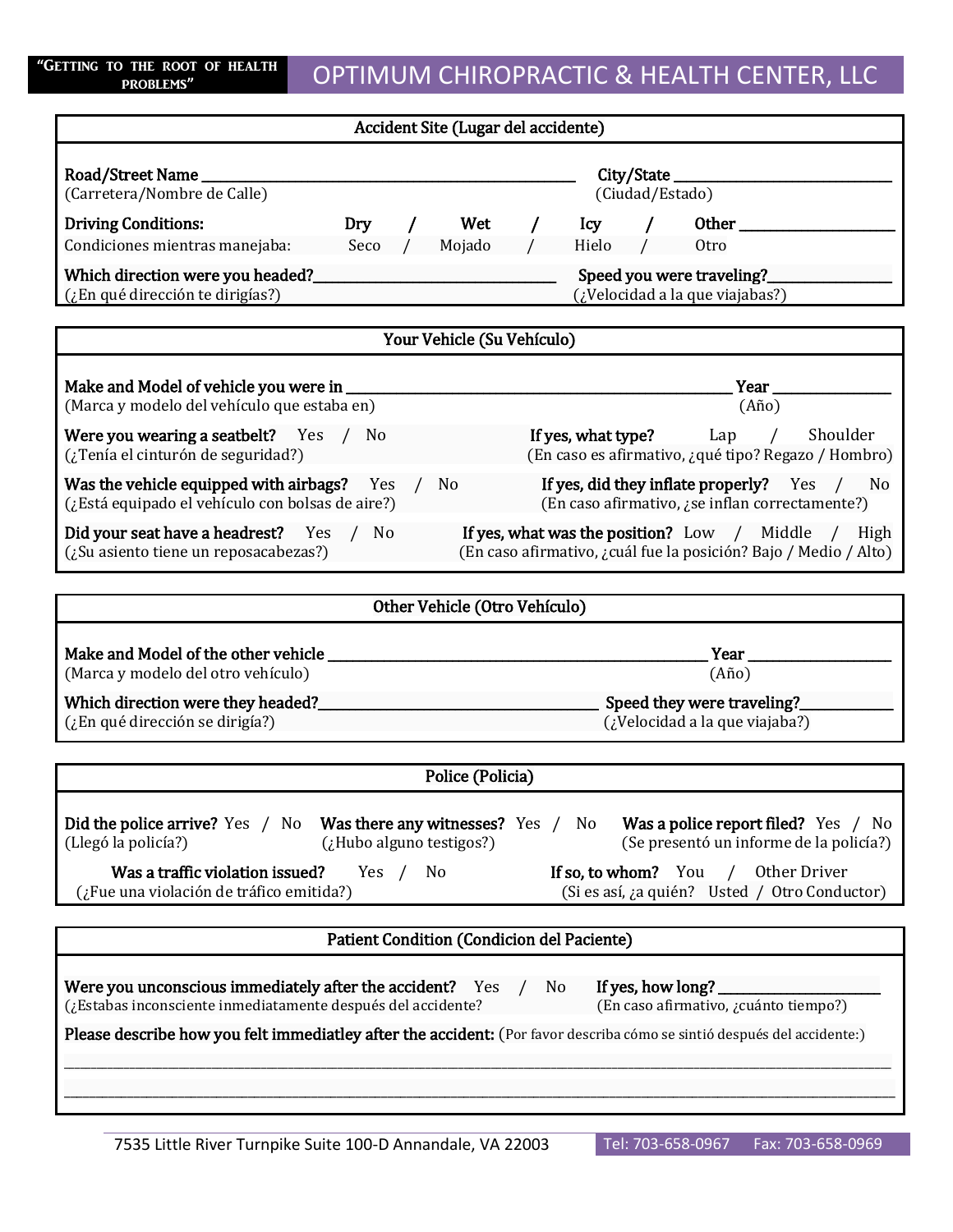| "GETTING TO THE ROOT OF HEALTH |  |           |  |
|--------------------------------|--|-----------|--|
|                                |  | PROBLEMS" |  |

## OPTIMUM CHIROPRACTIC & HEALTH CENTER, LLC

| Impact (Impactó)                                                                                                              |                                                                   |                                |  |                                                                                                                    |            |                                                      |            |                                                     |
|-------------------------------------------------------------------------------------------------------------------------------|-------------------------------------------------------------------|--------------------------------|--|--------------------------------------------------------------------------------------------------------------------|------------|------------------------------------------------------|------------|-----------------------------------------------------|
| Did your car impact another vehicle Yes / No                                                                                  |                                                                   |                                |  | ¿Su carro impacto otro vehículo?                                                                                   |            |                                                      | Sí         | No                                                  |
| Was the impact: Front                                                                                                         |                                                                   | Rear                           |  | / Left                                                                                                             | $\sqrt{2}$ | Right                                                |            | Other                                               |
| El impacto: Delantero                                                                                                         | $\sqrt{2}$                                                        | Trasero                        |  | / Izquierda / Derecha                                                                                              |            |                                                      | $\sqrt{ }$ | Otros                                               |
| Did your car impact a structure? If yes, explain (¿Su carro impacto alguna estructura? Si es así, explique)                   |                                                                   |                                |  |                                                                                                                    |            |                                                      |            |                                                     |
|                                                                                                                               |                                                                   |                                |  |                                                                                                                    |            |                                                      |            |                                                     |
|                                                                                                                               |                                                                   |                                |  |                                                                                                                    |            |                                                      |            |                                                     |
| Did any part of your body strike anything in vehicle? If yes, explain (¿Tuvo alguna parte de su cuerpo golpeó el vehículo? Si |                                                                   |                                |  |                                                                                                                    |            |                                                      |            |                                                     |
|                                                                                                                               |                                                                   |                                |  |                                                                                                                    |            |                                                      |            |                                                     |
|                                                                                                                               |                                                                   |                                |  |                                                                                                                    |            |                                                      |            |                                                     |
|                                                                                                                               |                                                                   |                                |  | At the time of impact were you: (En el momento del impacto eras)                                                   |            |                                                      |            |                                                     |
| (Mirando hacia adelante)                                                                                                      |                                                                   |                                |  | (Mirando hacia abajo)                                                                                              |            | <b>Looking up_</b>                                   |            | (Mirando hacia arriba)                              |
| Looking to the left ________                                                                                                  |                                                                   |                                |  | Looking to the right _______                                                                                       |            |                                                      |            |                                                     |
| (Mirando a la izquierda)                                                                                                      |                                                                   |                                |  | (Mirando hacia la derecha)                                                                                         |            | (0 <sup>tr</sup> o)                                  |            |                                                     |
| Were both hands on the steering Wheel? Yes /<br>(Estaban las dos manos en el volante?)                                        |                                                                   |                                |  | No If no, which hand was on the wheel? Right / Left<br>(Si no, qué mano estaba en la volante?) Derecha / Izquierda |            |                                                      |            |                                                     |
| Was your foot on the brake? Yes / No<br>(Qual pie estaba en el freno?)                                                        |                                                                   |                                |  |                                                                                                                    |            | <b>If yes, which foot?</b> Right / Left              |            | (En caso afirmativo, ¿qué pie? Derecha / Izquierda) |
| Were you:<br>(¿Estaba usted:)                                                                                                 | Surprised by the impact _________<br>(Sorprendido por el impacto) |                                |  |                                                                                                                    |            | Braced for impact______<br>(Preparé para el impacto) |            |                                                     |
|                                                                                                                               |                                                                   |                                |  |                                                                                                                    |            |                                                      |            |                                                     |
|                                                                                                                               |                                                                   | <b>Treatment (Tratamiento)</b> |  |                                                                                                                    |            |                                                      |            |                                                     |
| Did you go to the hospital? Yes / No How did you get to the hospital? Ambulance / Private Transportation                      |                                                                   |                                |  |                                                                                                                    |            |                                                      |            |                                                     |
| (¿Cómo llegaste al hospital?) (¿Cómo llegaste al hospital? Ambulancia / Transporte Privado)                                   |                                                                   |                                |  |                                                                                                                    |            |                                                      |            |                                                     |
| When did you go? Immediately after the accident $/$ Next day $/$ 2 days or more after accident                                |                                                                   |                                |  |                                                                                                                    |            |                                                      |            |                                                     |
| ¿Cuándo fue?<br>Inmediatamente después del accidente                                                                          |                                                                   |                                |  | día siguiente                                                                                                      |            | 2 días o más después del accidente                   |            |                                                     |

Name of Hospital\_\_\_\_\_\_\_\_\_\_\_\_\_\_\_\_\_\_\_\_\_\_\_\_\_\_\_\_\_\_\_\_\_\_\_\_\_\_\_\_\_\_\_\_\_\_\_\_\_\_\_\_\_\_\_\_\_\_\_\_\_\_\_\_\_\_\_\_\_\_\_\_\_\_\_\_\_ X-Rays Taken?\_\_\_\_\_\_\_\_\_\_\_\_\_\_\_\_\_

Treatment Received (Tratamiento recibido)

(Nombre del hospital) (Tomaron Radiografías)

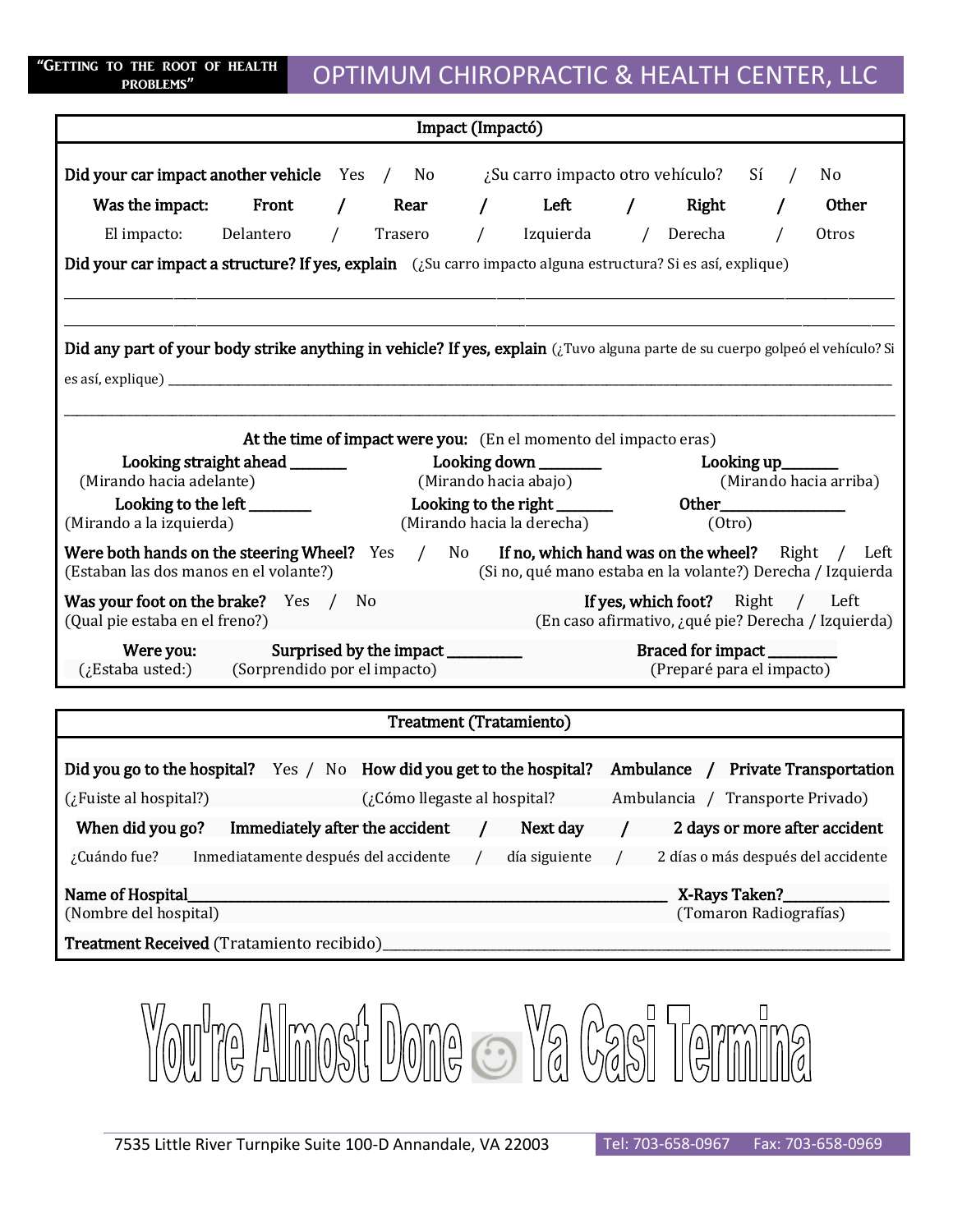| Symptoms/Injuries (Síntomas/Lesiones)                                                                                                                                                                                                                             |                                                                                         |                                                                    |  |  |  |
|-------------------------------------------------------------------------------------------------------------------------------------------------------------------------------------------------------------------------------------------------------------------|-----------------------------------------------------------------------------------------|--------------------------------------------------------------------|--|--|--|
| How many work days have you missed?<br>Have you been able to work?<br>Yes<br>N <sub>o</sub><br>(¿Ha sido capaz de trabajar?)<br>(¿Cuántos días de trabajo has echado de menos?)<br>If you have had any of the following symptoms since your injury, please check: |                                                                                         |                                                                    |  |  |  |
|                                                                                                                                                                                                                                                                   | Si usted ha tenido alguno de los siguientes síntomas desde su lesión, por favor marque: |                                                                    |  |  |  |
| Arm/Shoulder<br>П<br>(Brazo / Hombro)                                                                                                                                                                                                                             | $\Box$ Feet/toe numbness<br>(Adormecimiento del pie)                                    | <b>Neck Pain</b><br>$\Box$<br>(Dolor de cuello)                    |  |  |  |
| <b>Back Pain</b><br>□<br>(Dolor de espalda)                                                                                                                                                                                                                       | Hand/Finger numbness<br>$\Box$<br>(Adormecimiento de mano)                              | <b>Neck Stiff</b><br>$\Box$<br>(Rigidez en la cuello)              |  |  |  |
| <b>Back Stiffness</b><br>П<br>(Rigidez en la espalda)                                                                                                                                                                                                             | Irritability<br>□<br>(Irritabilidad)                                                    | <b>Shortness of breath</b><br>$\Box$<br>(Dificultad para respirar) |  |  |  |
| Chest pain<br>□<br>(Dolor en el pecho)                                                                                                                                                                                                                            | <b>Jaw Problems</b><br>□<br>(Problemas de la mandíbula)                                 | <b>Sleep Difficulty</b><br>$\Box$<br>(Dificultad para dormir)      |  |  |  |
| <b>Dizziness</b><br>П<br>(Mareo)                                                                                                                                                                                                                                  | Leg Pain<br>$\Box$<br>(Dolor en las piernas)                                            | <b>Stomach Upset</b><br>$\Box$<br>(Malestar estomacal)             |  |  |  |
| <b>Ear Buzzing</b><br>$\Box$<br>(Oído Zumbido)                                                                                                                                                                                                                    | <b>Memory Loss</b><br>$\Box$<br>(Pérdida de la memoria)                                 | <b>Tension</b><br>$\Box$<br>(Tensión)                              |  |  |  |
| <b>Ear Ringing</b><br>$\Box$<br>(Zumbido en los oídos)                                                                                                                                                                                                            | <b>Nausea</b><br>П.<br>(Náusea)                                                         | <b>Vision Blurred</b><br>$\Box$<br>(Visión borrosa)                |  |  |  |
| Fatigue<br>□<br>(Fatiga)                                                                                                                                                                                                                                          | <b>Headaches</b><br>П<br>(Dolor de cabeza)                                              |                                                                    |  |  |  |
| Is this condition getting progressively worse? Yes / No<br>Unknown<br>(Es esta condición empeorando progresivamente?)                                                                                                                                             |                                                                                         |                                                                    |  |  |  |
| Rate the severity of your pain on a scale from 1 (least pain) to 10 (severe pain).<br>(Caul es la gravedad de su dolor en una escala de 1 (menor dolor) a 10 (dolor intenso))                                                                                     |                                                                                         |                                                                    |  |  |  |
| How often do you have pain?<br>(¿Con qué frecuencia se presenta el dolor?)                                                                                                                                                                                        | Does it:<br>El dolor:                                                                   | Come and Go<br>Constant<br>Ir y venir<br>Constante                 |  |  |  |
|                                                                                                                                                                                                                                                                   | Sleep                                                                                   | <b>Daily Routine</b><br>Recreation                                 |  |  |  |
| Trabajo<br>$\chi$ Interfiere con su:                                                                                                                                                                                                                              | Sueño                                                                                   | Rutina diaria<br>Recreación                                        |  |  |  |
| Activities/movements that are painful to perform: (Actividades/movimientos que son dolorosas para realizar:)                                                                                                                                                      |                                                                                         |                                                                    |  |  |  |
| <b>Sitting</b><br><b>Bending</b>                                                                                                                                                                                                                                  | <b>Standing</b>                                                                         | <b>Lying Down</b><br><b>Walking</b>                                |  |  |  |
| Sentado<br>Doblado                                                                                                                                                                                                                                                | De Pie<br>$\overline{a}$                                                                | Para Caminar<br>Acostado                                           |  |  |  |

### Thank you for your time and patience filling these forms out.

Gracias por su tiempo y paciencia llenar estos formularios a usted.

| I certify that the above information is correct to the best of my knowledge.<br>Certifico que la información anterior es correcta a lo mejor de mi conocimiento. |         |
|------------------------------------------------------------------------------------------------------------------------------------------------------------------|---------|
| Patient Signature                                                                                                                                                | Date    |
| (Firma del paciente)                                                                                                                                             | (Fecha) |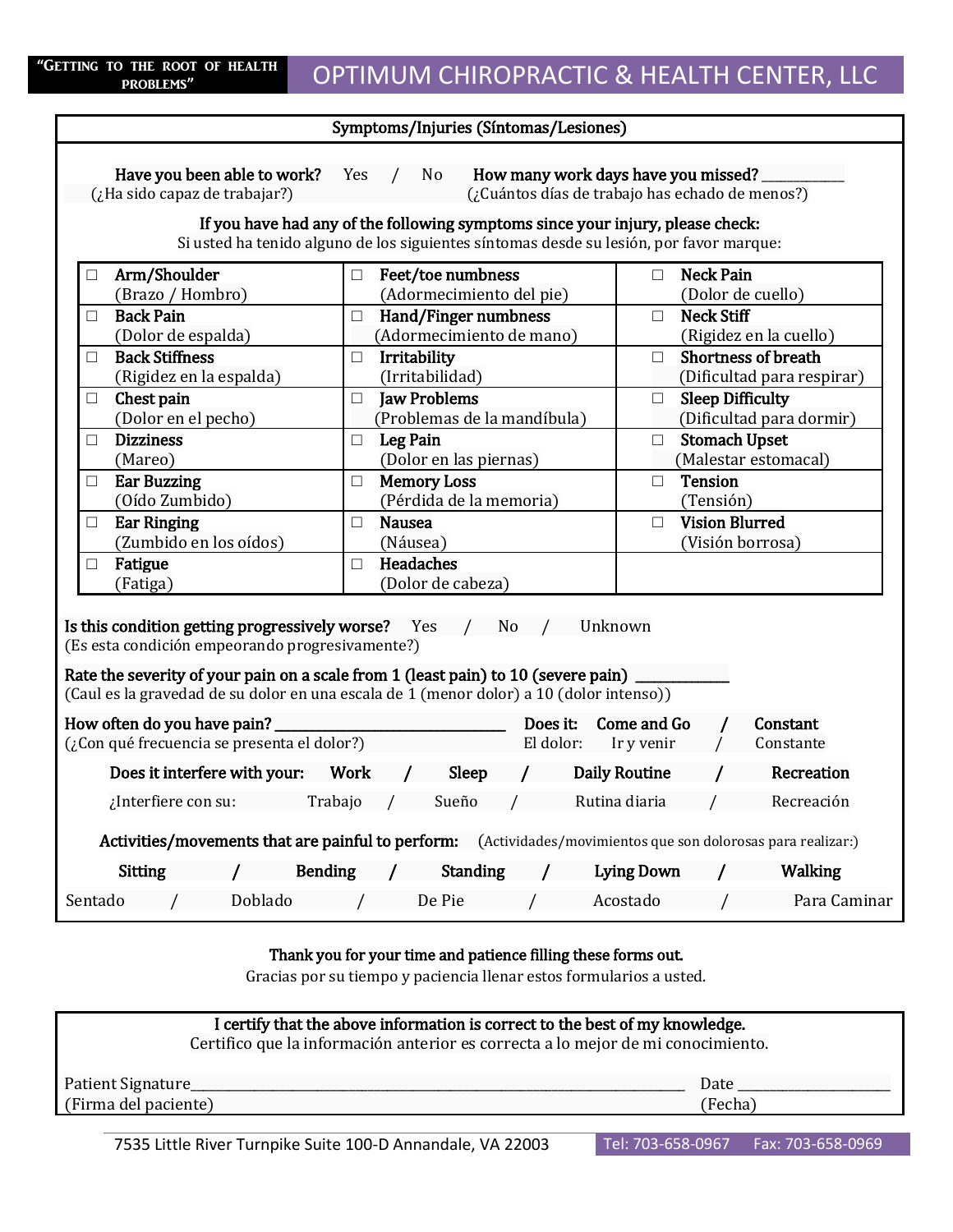#### Name\_\_\_\_\_\_\_\_\_\_\_\_\_\_\_\_\_\_\_\_\_\_\_\_\_\_\_\_\_\_\_\_\_\_\_\_\_\_\_\_\_\_\_\_\_\_\_\_\_\_\_\_\_\_\_\_\_\_\_\_\_\_\_\_\_\_\_\_\_\_\_\_\_\_\_ Date\_\_\_\_\_\_\_\_\_\_\_\_\_\_\_\_\_\_\_\_

(Nombre) (Fecha)

### **Health History**

| <b>Check all that apply:</b> (Marque todas las que correspondan) |  |
|------------------------------------------------------------------|--|
|------------------------------------------------------------------|--|

| AIDS/HIV                                                                                                           | <b>CATARACTS</b>  | HIGH CHOLESTEROL           | <b>OSTEOPOROSIS</b>                |  |  |
|--------------------------------------------------------------------------------------------------------------------|-------------------|----------------------------|------------------------------------|--|--|
| $\Box$                                                                                                             | П                 | $\Box$                     | $\Box$                             |  |  |
| (Sida/VIH)                                                                                                         | (Cataratas)       | (Colesterol Alto)          | (Osteoporisis)                     |  |  |
| ALCOHOLISM                                                                                                         | <b>HERNIA</b>     | <b>CHEMICAL DEPENDENCY</b> | PARKINSON'S DISEASE                |  |  |
| □                                                                                                                  | П                 | П                          | $\Box$                             |  |  |
| (Alchoholismo)                                                                                                     | (Hernia)          | (Dependencia de drogas)    | (Enfermedad de Parkinson)          |  |  |
| ANEMIA                                                                                                             | <b>DIABETES</b>   | <b>HERNIATED DISC</b>      | PINCHED NERVE                      |  |  |
| □                                                                                                                  | П                 | $\Box$                     | $\Box$                             |  |  |
| (Anemia)                                                                                                           | (Diabetes)        | (Hernia de disco)          | (Nervio Pellizcado)                |  |  |
| <b>ARTHRITIS</b>                                                                                                   | <b>EMPHYSEMA</b>  | KIDNEY DISEASE             | <b>PNEUMONIA</b>                   |  |  |
| □                                                                                                                  | П                 | $\Box$                     | $\Box$                             |  |  |
| (Arthritis)                                                                                                        | (Enfisema)        | (Enfermedad renal)         | (Neumonía)                         |  |  |
| <b>ASTHMA</b>                                                                                                      | <b>EPILEPSY</b>   | <b>LIVER DISEASE</b>       | PROSTATE PROBLEMS                  |  |  |
| □                                                                                                                  | П                 | П                          | $\Box$                             |  |  |
| (Asma)                                                                                                             | (Epilepsia)       | (Enfermedad del hígado)    | (Problemas de próstata)            |  |  |
| MIGRAINES                                                                                                          | <b>FRACTURES</b>  | <b>BLEEDING DISORDERS</b>  | RHEUMATOID ARTHRITIS               |  |  |
| □                                                                                                                  | $\Box$            | $\Box$                     | $\Box$                             |  |  |
| (Migrañas)                                                                                                         | (Fracturas)       | (Trastornos Hemorrágicos)  | (Artritis reumatoide)              |  |  |
| <b>BRONCHITIS</b>                                                                                                  | <b>GLAUCOMA</b>   | <b>MONONUCLEOSIS</b>       | <b>BREAST LUMP</b>                 |  |  |
| □                                                                                                                  | П                 | $\Box$                     | $\Box$                             |  |  |
| (Bronquitis)                                                                                                       | (Glaucoma)        | (Mononucleosis)            | (Bulto en el pecho)                |  |  |
| <b>CANCER</b>                                                                                                      | <b>GOUT</b>       | <b>MULTIPLE SCLEROSIS</b>  | THYROID PROBLEMS                   |  |  |
| □                                                                                                                  | П                 | $\Box$                     | $\Box$                             |  |  |
| (Cancer)                                                                                                           | (Gota)            | (Slerosis múltiples)       | (problemas de la tiroides)         |  |  |
| TUBERULOSIS                                                                                                        | <b>PROSTHESIS</b> | <b>HEART DISEASE</b>       | <b>STD</b>                         |  |  |
| П                                                                                                                  | П                 | $\Box$                     | $\Box$                             |  |  |
| (Tuberculosis)                                                                                                     | (Prótesis)        | (Enfermedad del corazón)   | (enfermedad de transmisión sexual) |  |  |
| <b>TUMORS</b>                                                                                                      | <b>POLIO</b>      | <b>PSYCHIATRIC CARE</b>    | <b>STROKE</b>                      |  |  |
| □                                                                                                                  | П                 | $\Box$                     | $\Box$                             |  |  |
| (Tumores)                                                                                                          | (Polio)           | (Atención psiquiátrica)    | (Derrame Cerebral)                 |  |  |
| <b>PACEMAKER</b>                                                                                                   | <b>HEPATITIS</b>  | HIGH BLOOD PRESSURE        | MISCARRIAGE                        |  |  |
| □                                                                                                                  | $\Box$            | $\Box$                     | $\Box$                             |  |  |
| (Marcapasos)                                                                                                       | (Hepatitis)       | (Hipertensión)             | (Aborto Involuntario)              |  |  |
| Have you ever been to a chiropractor?<br>(¿Alguna vez has ido a un quiropráctico?)<br>YES<br>N <sub>0</sub>        |                   |                            |                                    |  |  |
| When was the last time you visited your medical doctor?<br>$($ : Cuándo fue la última vez que visitó a su médico?) |                   |                            |                                    |  |  |

| $(i)$ Cuándo fue la última vez que visitó a su médico?)         |          |
|-----------------------------------------------------------------|----------|
| Have you ever had a work-related injury?                        | YES / NO |
| (¿Alguna vez has tenido una lesión relacionada con el trabajo?) |          |
| Have you ever been in a car accident?                           | YES / NO |
| $(i)$ Alguna vez has estado en un accidente de coche?)          |          |

### Have you ever had any surgeries or injuries?  $(i)$  Ha tenido alguna cirugía o lesiones?)

| <b>Injury</b> (Lesión)       | <b>Date</b> (Fecha) | <b>Description</b> (Descripción) |
|------------------------------|---------------------|----------------------------------|
| Falls (Caídas)               |                     |                                  |
| Broken Bones (Huesos rotos)  |                     |                                  |
| Dislocations (Dislocaciones) |                     |                                  |
| Surgeries (Cirugías)         |                     |                                  |

### In the last 24 months have you been to any of the following?

(En los últimos 24 meses, ¿ha estado en cualquiera de los siguiente?)

Physical Therapist (Fisioterapeuta) YES / NO Last Visit? (Ultima Visita) \_\_\_\_\_\_\_\_ Medical Specialist (Médico especialista) YES / NO Last Visit? (Ultima Visita) \_\_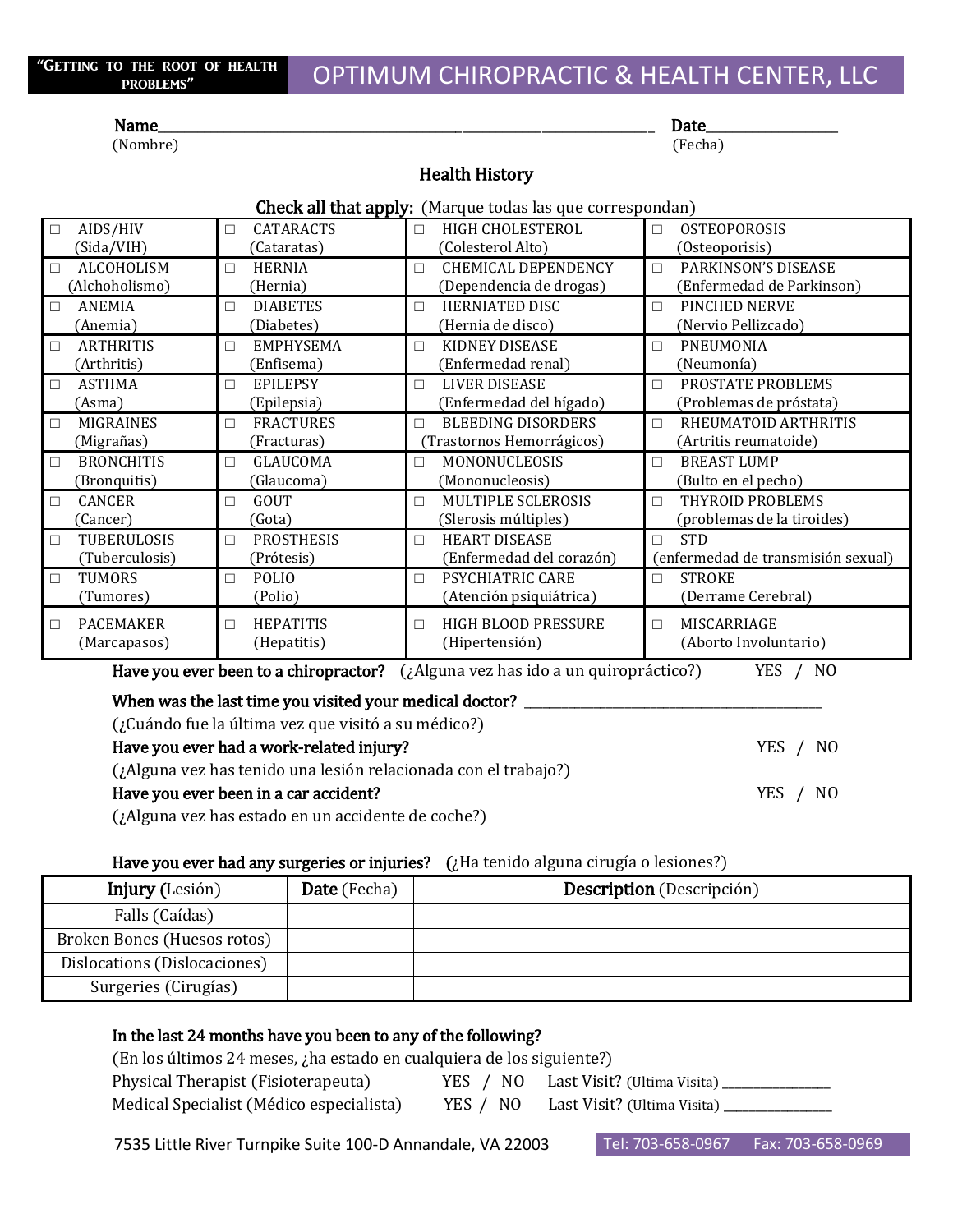| "GETTING TO THE ROOT OF HEALTH<br><b>PROBLEMS"</b> | OPTIMUM CHIROPRACTIC & HEALTH CENTER, LLC |
|----------------------------------------------------|-------------------------------------------|
|                                                    |                                           |

| <b>Do you exercise?</b> YES / NO          |                            | With what frequency?                                                                                          |  |
|-------------------------------------------|----------------------------|---------------------------------------------------------------------------------------------------------------|--|
| $($ ; Hace ejercicio?)                    | $(i)$ Con qué frecuencia?) |                                                                                                               |  |
|                                           |                            | Describe your level of activity while at work? (Describa su nivel de actividad, mientras esta en el trabajo?) |  |
| Sitting                                   |                            | Standing / Walking / Light Labor / Heavy Labor                                                                |  |
| Sentado                                   |                            | De Pie / Caminar / Trabajo Ligero / Trabajo Pesado                                                            |  |
| Do you smoke?<br>$(i$ Fuma?)              | YES / NO                   | How long does 1 pack last you?<br>(¿Cuánto tiempo le dura un paquete?)                                        |  |
| Do you drink alcohol?<br>(¿Bebe alcohol?) | YES / NO                   | With what frequency? _____________<br>$(i)$ Con qué frecuencia?)                                              |  |
| Are you pregnant?<br>(¿Está embarazada?)  | YES / NO                   | When is your due date? ______<br>(¿Fecha probable de parto?)                                                  |  |

### **MEDICATIONS**

Please list all supplements, vitamins, prescriptions and over the counter medication you are currently

\_\_\_\_\_\_\_\_\_\_\_\_\_\_\_\_\_\_\_\_\_\_\_\_\_\_\_\_\_\_\_\_\_\_\_\_\_\_\_\_\_\_\_\_\_\_\_\_\_\_\_\_\_\_\_\_\_\_\_\_\_\_\_\_\_\_\_\_\_\_\_\_\_\_\_\_\_\_\_\_\_\_\_\_\_\_\_\_\_\_\_\_\_\_\_\_\_\_\_\_\_\_\_\_\_\_\_\_\_\_\_\_\_\_ \_\_\_\_\_\_\_\_\_\_\_\_\_\_\_\_\_\_\_\_\_\_\_\_\_\_\_\_\_\_\_\_\_\_\_\_\_\_\_\_\_\_\_\_\_\_\_\_\_\_\_\_\_\_\_\_\_\_\_\_\_\_\_\_\_\_\_\_\_\_\_\_\_\_\_\_\_\_\_\_\_\_\_\_\_\_\_\_\_\_\_\_\_\_\_\_\_\_\_\_\_\_\_\_\_\_\_\_\_\_\_\_\_\_

taking: (Anote todos los suplementos, vitaminas, medicamentos recetados y medicamentos de venta libre que está tomando actualmente) \_\_\_\_\_\_\_\_\_\_\_\_\_\_\_\_\_\_\_\_\_\_\_\_\_\_\_\_\_\_\_\_\_\_\_\_\_\_\_\_\_\_\_\_\_\_\_\_\_\_\_\_\_\_\_\_\_\_\_\_\_\_\_\_\_

Please mark all the areas of injury or discomfort on the human diagram below, use appropriate symbols. (Por favor, marque todas las áreas de la lesión o molestia en el diagrama humano que sigue, utilizar los símbolos correspondientes.)

|  | [ACHE ^^^^] [BURNING 0000] [NUMBNESS ----] [PINS & NEEDLES $xxxx$ ] [STABBING ////] |  |
|--|-------------------------------------------------------------------------------------|--|
|  | [Dolor ^^^^] [Ardor oooo] [Entumecimiento ----] [Hormigueo xxxx] [Punzante ////]    |  |



Rate the severity of your pain on a scale from 1 (least pain) to 10 (severe pain)

Caul es la gravedad de su dolor en una escala de 1 (menor dolor) a 10 (dolor intenso)

#### Patient Signature\_\_\_\_\_\_\_\_\_\_\_\_\_\_\_\_\_\_\_\_\_\_\_\_\_\_\_\_\_\_\_\_\_\_\_\_\_\_\_\_\_\_\_\_\_\_\_\_\_\_\_\_\_\_\_\_\_\_\_\_\_\_\_\_\_\_\_\_ Date \_\_\_\_\_\_\_\_\_\_\_\_\_\_\_\_

(Firma del paciente) (Fecha)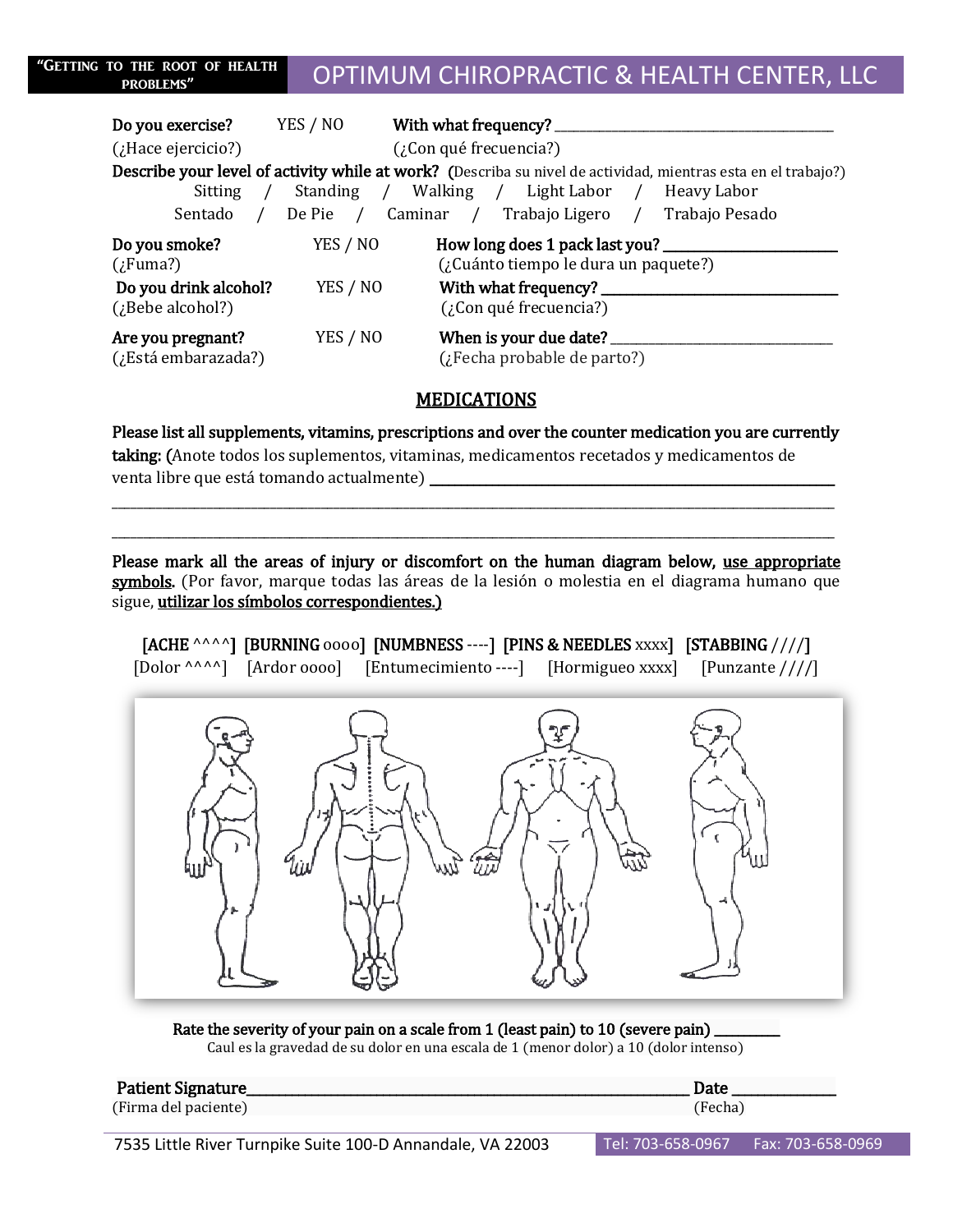### **NOTICE OF PRIVACY PRACTICES (AVISO DE PRÁCTICAS DE PRIVACIDAD)**

PLEASE REVIEW IT CAREFULLY (POR FAVOR REVISE CUIDADOSAMENTE)

This notice describes how medical information about you may be used, disclosed and how you can get access to this information. Law requires us to keep your medical information private, have you sign this notice describing our legal duties, privacy practices and your rights regarding you medical information and follow the terms of the notice that is now in effect. We have the right to change our privacy practices and the terms of this notice at any time, provided that the changes are permitted by law. Before we make any important change we will give notice and make the new notice available upon request. The use and disclosure of your medical information permitted by law may be released for any of the following reasons:

#### **For Treatment, Payment, Court Orders/Judicial Proceeds and Healthcare Operations**

- $\Rightarrow$  Treatment We may disclose medical information about you to doctors, nurses, technicians, or other people who are assisting in your healthcare treatment.
- $\Rightarrow$  Payment Payments refers to Optimum Chiropractic & Health Center, LLC in collecting payment for health services provided.
- $\Rightarrow$  Court Orders/Judicial Proceeds We may disclose medical information in response to a court or administrative order, subpoena, discovery request or any other lawful process. Under limited circumstances we may share your information with the law enforcement officials.
- $\Rightarrow$  Healthcare Operations This regards the basic business management, planning and development, administrative and quality assurance functions necessary to operate your health plan.

You have the right to see your medical information and receive copies at any time. If you request copies, you will be charged \$0.50 per page and postage if you want the copies mailed to you. You may also request additional restrictions on your medical records; any request must be in written form.

#### **Español**

Este aviso describe cómo se puede usar la información médica sobre usted, divulgada y cómo usted puede tener acceso a esta información. La ley requiere que mantengamos su información médica privada, ha de firmar este aviso que describe nuestros deberes legales y prácticas de privacidad y sus derechos con respecto a que la información médica y cumplir con los términos del aviso que está actualmente en efecto. Tenemos el derecho de cambiar nuestras prácticas de privacidad y los términos de este aviso en cualquier momento, siempre y cuando los cambios sean permitidos por la ley. Antes de hacer cualquier cambio importante nosotros cambiaremos este aviso y hacer el nuevo Aviso disponible bajo petición. El uso y divulgación de su información médica que permita la ley pueden ser despachados a cualquiera de las siguientes razones:

#### **Para Tratamiento, Pago, Tribunal Pedidos/Cobros Judiciales y Operaciones de Salud**

- Tratamiento Podemos revelar información médica acerca de usted a médicos, enfermeras, técnicos, u otras personas que están ayudando en su tratamiento de salud.
- $\Rightarrow$  Pago Los pagos se refiere al Optimum Chiropractic & Health Center, LLC en la recolección de pago por los servicios de salud prestados.
- $\Rightarrow$  Tribunal Pedidos/Cobros Judiciales Podemos revelar su información médica en respuesta a una orden judicial o administrativa, una citación, solicitud de descubrimiento u otro proceso legal. Bajo circunstancias limitadas, podemos compartir su información con los funcionarios encargados de hacer cumplir la ley.
- $\Rightarrow$  Operaciones de Salud Este se refiere a la gestión empresarial básica, planificación y desarrollo, administración y funciones de control de calidades necesarias para hacer funcionar su plan de salud.

Usted tiene el derecho a ver su información médica y recibir copias en cualquier momento. Si solicita copias, se le cobrará \$ 0.50 por página y franqueo si desea que las copias sean enviadas a usted. También puede solicitar restricciones adicionales sobre su historial médico, cualquier solicitud debe ser por escrito.

**By signing below I acknowledge that I have received and reviewed all the information pertaining to the Notice of Privacy Practices. The Doctor is authorized to treat me and will not be held responsible for any preexisting medically diagnosed conditions, nor for any medical diagnosis.** (Al firmar abajo, reconozco que he recibido y revisado toda la información relacionada con el Aviso de Prácticas de Privacidad. El médico está autorizado para tratarme médicamente y no se hace responsable de las condiciones médicas diagnosticadas pre-existente, ni por cualquier diagnóstico médico.)

| <b>Patient Signature</b><br>_____ |      |
|-----------------------------------|------|
| (Firma)                           | .Hd' |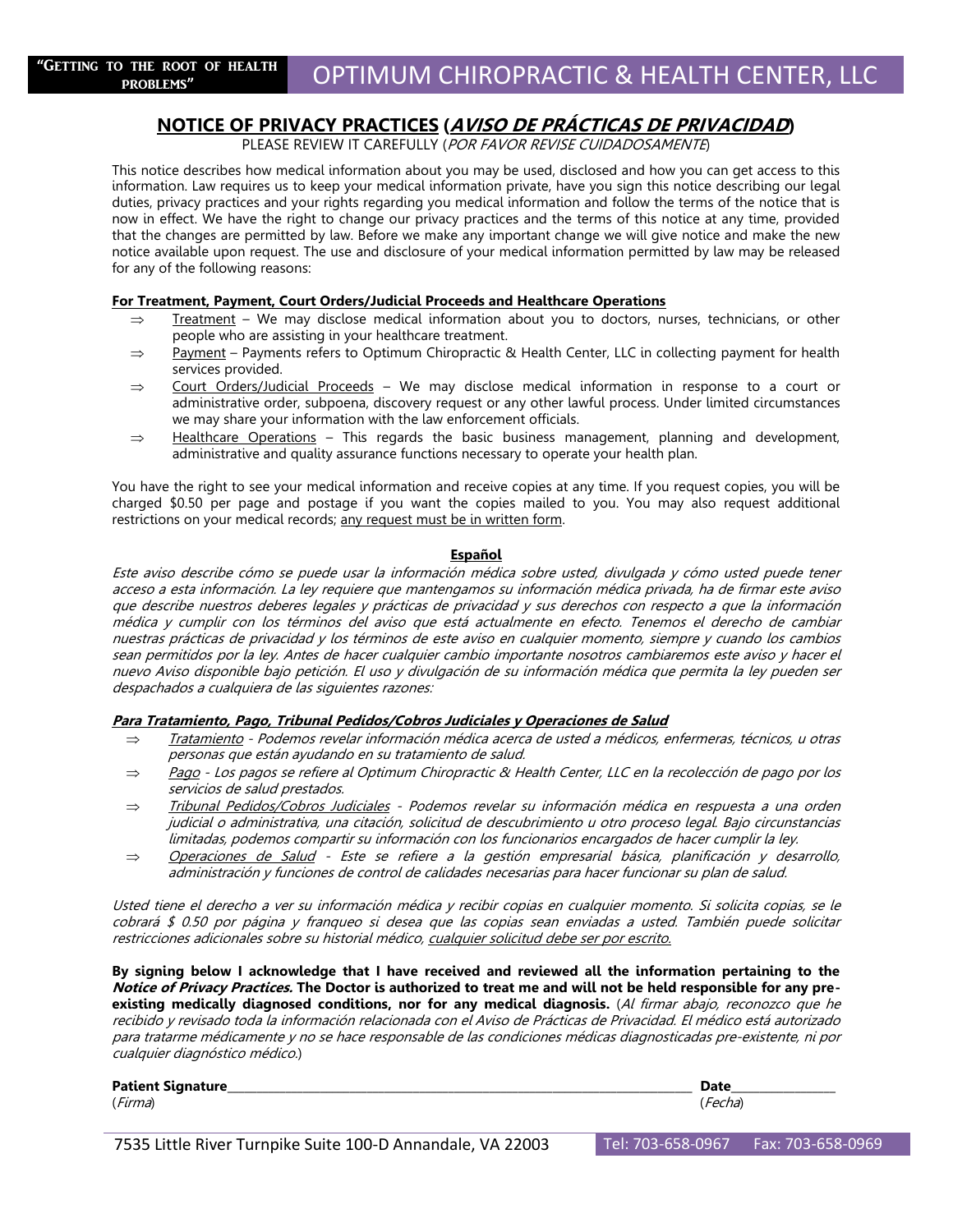#### **Financial Policy (***Política Financiera***)**

This form should be read carefully (*Este formulario debe ser leído cuidadosamente*)

**Please check what better applies to you, then read the corresponding description:** (*Compruebe que mejor se aplica a usted, a continuación, leer la descripción correspondiente*:)

**\_\_\_\_\_\_\_ I am Cash/Self Pay Patient includes Personal Injury & Workers Comp Cases** 

(*Pacientes que pagan en efectivo incluye los casos de lesiones personales y compensación de los trabajadores*)

**\_\_\_\_\_\_\_ I am an Insurance/Medicare Patient** (*Pacientes con Seguros o Medicare*)

### **Cash/Self Pay Patient includes Personal Injury & Workers Comp Cases**

Please know that payment is due at the time services are rendered, unless prior arrangements have been made. If for any reason you cannot attend your scheduled appointment, kindly call our office within 8-48 hours to cancel or reschedule. If you fail to do so, you will be charged a \$15 Cancellation/Missed Appointment Fee. We understand there are times when you may not be able to attend your appointment due to emergencies, work or family. However, when you do not call to cancel an appointment, you may be preventing another patient from getting much needed treatment. **(***Por favor, sepan que el pago es debido en el momento que se prestan los servicios, a menos que se han hecho arreglos previos. Si por alguna razón usted no puede asistir a su cita, llame amablemente a nuestra oficina dentro de 8 a 48 horas para cancelar o reprogramar. Si no lo hace, se le cobrará una tarifa de \$15 por cita perdida o cancelada. Entendemos que hay ocasiones en las que no pueda asistir a la cita debido a las emergencias, el trabajo o la familia. Sin embargo, cuando usted no llama para cancelar una cita, usted puede estar impidiendo que otro paciente reciba el tratamiento que tanto necesitan.)*

#### **Insurance/Medicare Patients**

We will gladly verify your benefits once your intake forms are completed. If you wish our office to handle this prior to your initial visit, we will need your Name, Date of Birth, Insurance ID Number and Provider Phone Number that is listed on the back of your insurance card. Please know that co-pays, deductible and/or co insurance fees are due at the time services are rendered. It is important to understand the obligation you have with our facility is to pay for your treatment received, regardless of the amount that may or may not be reimbursed by your insurance carrier. Our office will kindly submit claims on your behalf and complete all required forms but we do not take responsibility for the outcome of the transaction. In the case of your office visits requiring a referral, you will be responsible for obtaining that referral beforehand. If you agree to be treated without the referral, you will be held liable for all charges incurred. If for any reason you cannot attend your scheduled appointment, kindly call our office within 8-48 hours to cancel or reschedule. If you fail to do so, you will be charged a \$15 Cancellation/ Missed Appointment Fee. We understand there are times when you may not be able to attend your appointment due to emergencies, work or family. However, when you do not call to cancel an appointment, you may be preventing another patient from getting much needed treatment. **(***Estaremos encantados de verificar sus beneficios una vez que se hayan completado los formularios de admisión. Si desea, nuestra oficina puede manejar estos procedimientos antes de su visita inicial, necesitaremos su nombre y apellidos, fecha de nacimiento, número de identificación de seguro y número de proveedores que figuran en el reverso de su tarjeta de seguro. Por favor, sepa que las tasas de seguros de los co-pagos, deducibles y / o co-seguros son debidos en el momento que se prestan los servicios. Es importante entender la obligación que tiene con nuestro centro es pagar su tratamiento recibido, independientemente de la cantidad que pueden o no pueden ser reembolsados por su compañía de seguros. Nuestra oficina presentará amablemente reclamaciones en su nombre y completar todos los formularios requeridos, pero no tomamos responsabilidad por el resultado de la transacción. En el caso, las visitas al consultorio requieren una referencia, usted será responsable de obtener la remisión antemano. Si usted se compromete a ser tratado sin la referencia, usted será responsable de todos los cargos incurridos. Si por alguna razón usted no puede asistir a su cita, llame amablemente a nuestra oficina dentro de 8 a 48 horas para cancelar o reprogramar. Si no lo hace, se le cobrará una tarifa de \$15 por cita perdida o cancelada. Entendemos que hay ocasiones en las que no pueda asistir a la cita debido a las emergencias, el trabajo o la familia. Sin embargo, cuando usted no llama para cancelar una cita, usted puede estar impidiendo que otro paciente reciba el tratamiento que tanto necesitan*.**)**

I do hereby acknowledge and agree that I have read all the information provided above. In the event that there is an unsettled balance with Optimum Chiropractic & Health Center, LLC and my account gets forwarded to a collections agency and/or attorney I will be responsible for all associated charges, courts costs and attorney fees incurred. **(***Yo reconozco y acepto que he leído toda la información proporcionada anteriormente. En el caso de que exista un saldo de cuenta inestable con Optimum Chiropractic & Health Center, LLC y mi cuenta es enviada a una agencia de colecciones y/o abogado seré responsable de todos los cargos asociados, los costos de tribunales y honorarios de abogados incurridos*.**)**

**Patient Signature***(Firma)***\_\_\_\_\_\_\_\_\_\_\_\_\_\_\_\_\_\_\_\_\_\_\_\_\_\_\_\_\_\_\_\_\_\_\_\_\_\_\_\_\_\_\_\_\_\_ Date***(Fecha)***\_\_\_\_\_\_\_\_\_\_\_\_\_\_\_\_**

| <b>Date</b> (Fecha |  |
|--------------------|--|
|                    |  |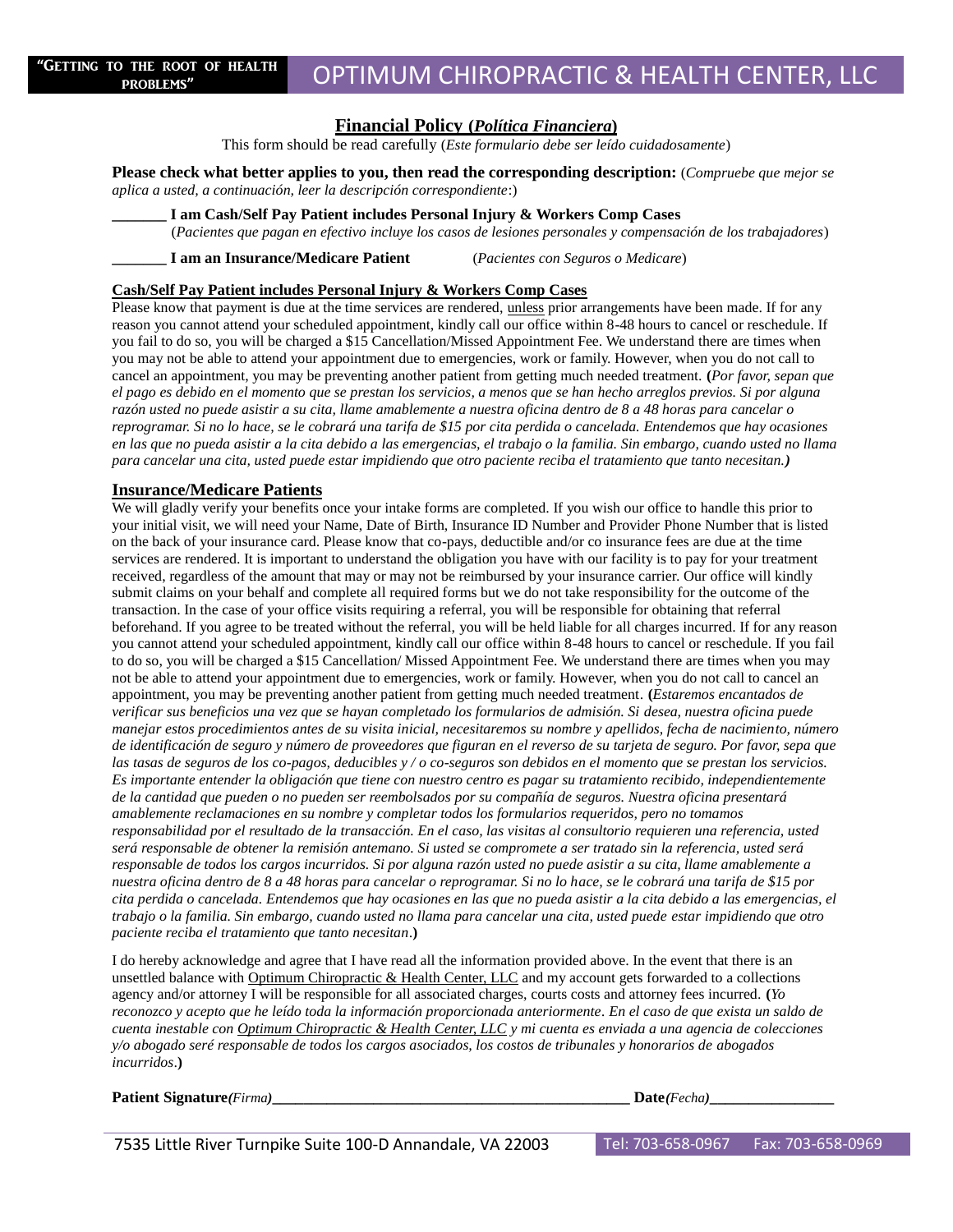### **INFORMED CONSENT**

Every type of healthcare procedure carries a certain level of risk. This does not exclude chiropractic care. We feel it is our duty to inform every patient that walks through our doors seeking our services about the possible problems that are associated with chiropractic healthcare. Therefore you can make an informed decision whether or not you would like to move forward with your treatment.

**What is an adjustment?** An adjustment is a procedure in which trained specialists use their hands, mechanical table, or a small hand held instrument to apply a controlled, sudden force to a spinal joint. The goal of chiropractic adjustment or spinal manipulation is to correct structural alignment, improve your body's physical function/mobility.

Our office may use trained staff to aid our specialist with portions of your consultation, examination, radiological procedures and treatment modalities. At times when your doctor is not available you may be seen and/or treated by another doctor. Should you decide you do not want to see the assigned specialist, please let our staff know immediately and we will honor your request. We will do everything in our power to make you feel at ease throughout the course of your treatment. Please be sure to always communicate with your doctor should you have any questions or concerns. If at any time during your treatment we encounter a non-chiropractic finding, we will inform you of those findings and recommend you seek the services of another healthcare professional.

Slight reported risks associated with chiropractic include but are not limited to stroke, soft tissue and disk injury, rib fractures, physical therapy burns, and cerebrovascular accident. I furthermore would like to add that it is not uncommon to experience soreness after an adjustment if you have never sought out this type of treatment before.

I hereby give consent to Optimum Chiropractic & Health Center, LLC its employees and/or contracted personnel to render treatment to myself and/or my child (or child under guardianship). This includes all necessary examinations, treatment and any other related procedures necessary to provide proper chiropractic care. I understand that treatment will be based on the specialist best professional judgment.

### *Español*

*Cada tipo de procedimiento médico conlleva un cierto nivel de riesgo. Esto no excluye la atención quiropráctica. Sentimos que es nuestro deber informar a todos los pacientes que entran por nuestras puertas buscando nuestros servicios acerca de los posibles problemas que se asocian con la quiropráctica salud. Por lo tanto, usted puede tomar una decisión informada si desea seguir adelante con su tratamiento.*

*¿Qué es un ajuste? Un ajuste es un procedimiento en el que los especialistas capacitados utilizan sus manos, mesa de mecánica, o un pequeño instrumento portátil de mano para aplicar una fuerza repentina controlada a una articulación vertebral. El objetivo del ajuste de la quiropráctica o manipulación espinal es corregir la alineación estructural, mejorar la función / movilidad física de su cuerpo.*

*Nuestra oficina puede utilizar personal capacitado para ayudar a nuestro especialista con porciones de consulta, exámenes, procedimientos radiológicos y modalidades de tratamiento. A veces, cuando su médico no está disponible, puede ser visto y / o tratado por otro médico. Si usted decide que no quiere ver al especialista asignado, por favor, deje saber a nuestro personal inmediatamente y vamos a cumplir con su petición. Haremos todo lo posible para que se sienta a gusto durante todo el curso de su tratamiento. Por favor, asegúrese de comunicarse siempre con su médico si tiene alguna pregunta o inquietud. Si en cualquier momento durante su tratamiento nos encontramos con un dictamen de extracción no quiropráctica, le informaremos de esta circunstancia y recomendaremos el buscar los servicios de otro profesional de la salud.*

*Riesgos descrito ligeras asociadas con la quiropráctica incluyen, pero no se limitan a, derrame cerebral, tejido suave y lesión del disco, fracturas de costillas, quemaduras de terapia física, y accidente cerebro vascular. Yo, además, me gustaría añadir que no es raro experimentar dolor después de un ajuste si usted nunca ha buscado este tipo de tratamiento antes.*

*Por la presente doy mi consentimiento a Optimum Chiropractic & Health Center, LLC sus empleados y / o personal contratado para hacer el tratamiento para mí y / o mi niño (o el niño bajo tutela). Esto incluye todos los exámenes necesarios, el tratamiento y otros procedimientos relacionados necesarios para proporcionar el cuidado quiropráctico adecuado. Entiendo que el tratamiento se basará en el especialista mejor juicio profesional.*

Patient Signature(Firma)\_

|  | Date (Fecha) |  |
|--|--------------|--|
|--|--------------|--|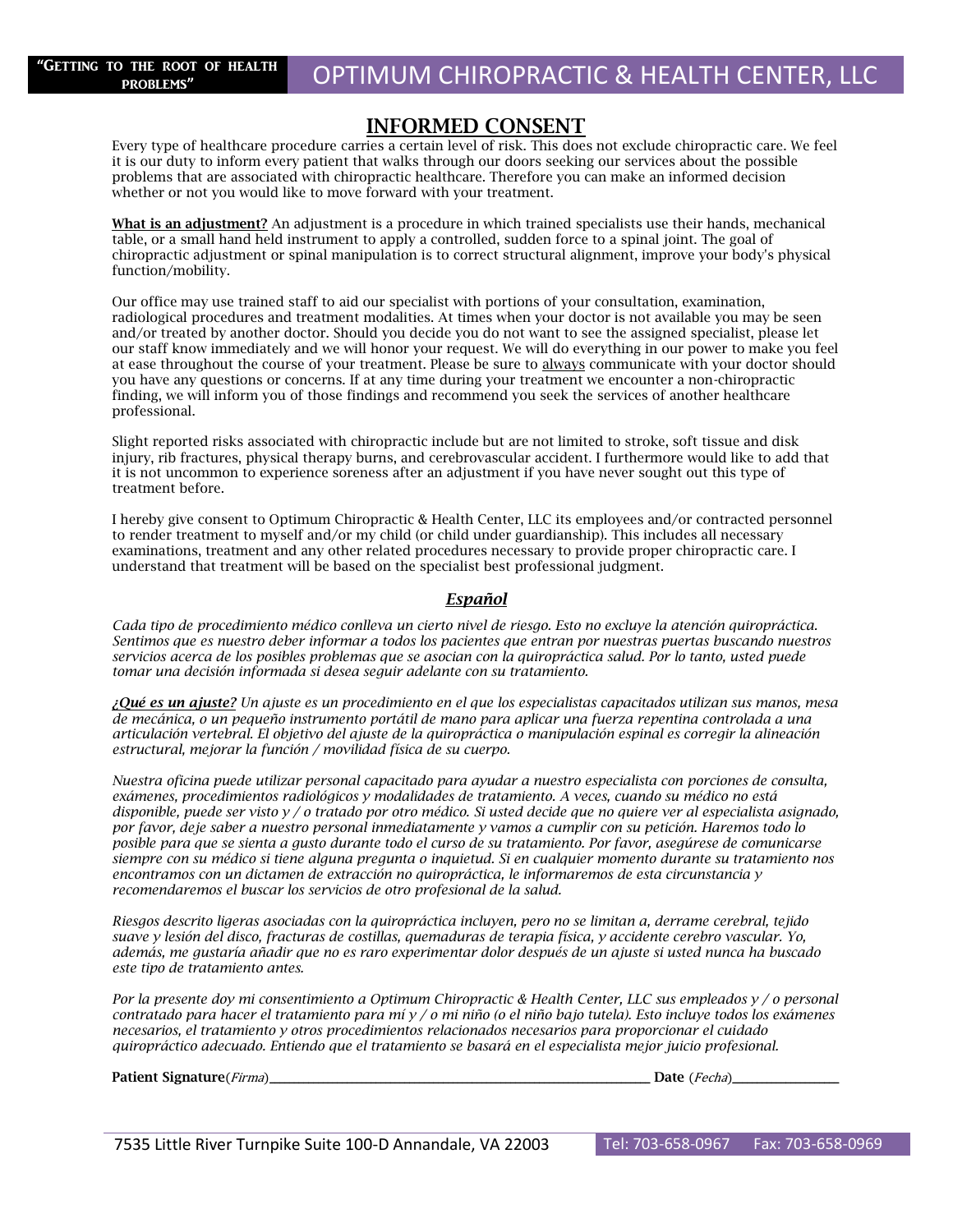### **Medical Lien & Authorization to Pay Physician Directly**

I hereby instruct and direct my attorney, Med-Pay/PIP insurance, settling (third party insurance) company to pay my treating doctor at **Optimum Chiropractic & Health Center, LLC** directly for services rendered. The check should be mailed to: 7535 Little River Tnpk Suite 100-D Annandale, VA 22003.

Por la presente ordeno y dirijo mi seguro y/o asentamiento (seguro contra tercera persona) empresa para pagar mi médico tratante en **Optimum Chiropractic & Health Center, LLC** directamente por los servicios prestados. El cheque debe ser enviado por correo a: 7535 Little River Tnpk Suite 100-D Annandale, VA 22003.

**Patient Name** (Nombre del Paciente):\_\_\_\_\_\_\_\_\_\_\_\_\_\_\_\_\_\_\_\_\_\_\_\_\_\_\_\_\_\_\_\_\_\_\_\_\_\_\_\_\_\_\_\_\_\_\_\_\_\_ Med-pay/PIP Insurance (Seguro para Medpay/PIP):\_\_\_\_\_\_\_\_\_\_\_\_\_\_\_\_\_\_\_\_\_\_\_\_\_\_\_\_\_\_\_\_\_\_ **Claim Number** (Número de Reclamación): **Third Party Insurance** (Empresa de asentamiento): **Claim Number** (Número de Reclamación):

### **Please read the following statements below and initial.**

(Por favor, lea las siguientes afirmaciones a continuación y inicial.)

\_\_\_\_\_\_\_\_ I understand that I am legally responsible for all charges incurred during my treatment. In case of an unexpected outcome, it in no way alleviates me of my monetary responsibility. (Entiendo que soy legalmente responsable de todos los gastos incurridos durante mi tratamiento. En caso de un resultado inesperado, que de ninguna manera me alivia de mi responsabilidad monetaria.)

\_\_\_\_\_\_\_\_ This is a direct assignment of my rights and benefits under these policies. I have agreed to pay any outstanding balance with Optimum Chiropractic & Health Center, LLC regardless of the outcome of the settlement and/or judgment. (Esta es una asignación directa de mis derechos y beneficios de acuerdo con estas políticas. He accedido a pagar cualquier saldo pendiente con Optimum Chiropractic & Health Center, LLC, independientemente del resultado del asentamiento y/o juicio.)

A photocopy of this Assignment shall be considered as effective and valid as the original. (Una fotocopia de esta asignación se considerará tan efectiva y válida como el original.)

I also authorize the **release** of any information pertinent to my case to Optimum Chiropractic & Health Center, LLC and their attorney. (También autorizo la divulgación de cualquier información pertinente a mi caso a Optimum Chiropractic & Health Center, LLC y su abogado.)

| <b>Patient Signature</b>                                   | Date              |                   |
|------------------------------------------------------------|-------------------|-------------------|
| (Firma)                                                    | (Fecha)           |                   |
| 7535 Little River Turnpike Suite 100-D Annandale, VA 22003 | Tel: 703-658-0967 | Fax: 703-658-0969 |